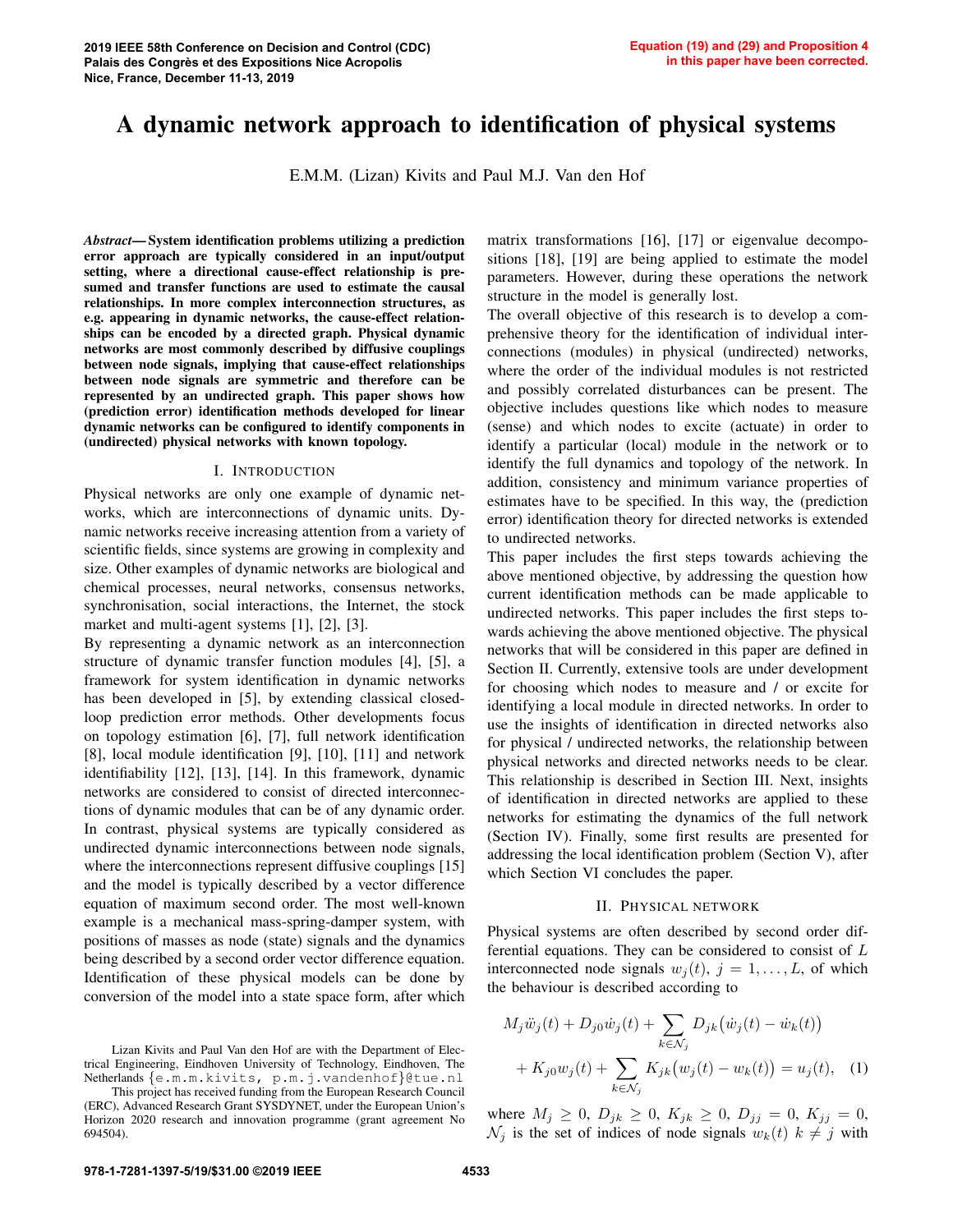

Fig. 1. A network of masses  $(M_j)$ , dampers  $(D_{jk})$  and springs  $(K_{jk})$ .

connections to node signals  $w_i(t)$ ,  $u_i(t)$  are the external input signals and  $\dot{w}_i(t)$  and  $\ddot{w}_i(t)$  are the first and second order derivative of the node signals  $w_i(t)$ , respectively.

In physical systems, all connections are symmetric, meaning that the strength of the connection from node  $w_i$  to node  $w_k$  is equal to the strength of the connection (in opposite direction) from node  $w_k$  to node  $w_i$ . This means that the interconnections of the nodes are diffusive couplings, which emerge in (1) from the symmetric connections:  $D_{jk} = D_{kj}$ and  $K_{jk} = K_{kj} \ \forall j, k$ .

An example of a physical system with diffusive couplings is the mass-spring-damper system shown in Figure 1, in which masses  $M_j$  are interconnected through dampers  $D_{jk}$  and springs  $K_{jk}$  with  $k \neq 0$  and are connected to the earth with dampers  $D_{j0}$  and springs  $K_{j0}$ . The positions of the masses are the signals of interest and therefore chosen to be the node signals:  $w_i(t) := x_i(t)$ . The couplings between the masses are diffusive, because springs and dampers are symmetric components. Further, a network as shown in Figure 1 would require at least a two-dimensional position vector  $w_i(t)$ , but without loss of generality we will restrict our attention to scalar-valued node signals  $w_i(t)$ .

# *A. Higher order network*

A physical system as the mass-spring-damper system in Section II is typically of second order when all node signals are collected in  $w(t)$ . The theory can easily be extended to higher order terms, which is useful in for example immersion as explained in Section V-B.

*Definition 1 (Physical network):* A physical network is a network consisting of L node signals  $w_1(t), \ldots, w_L(t)$  interconnected through diffusive couplings and with possibly connections of nodes to a ground node. The behaviour of the node signals  $w_i(t)$ ,  $j = 1, \ldots, L$ , is described by

$$
\sum_{\ell=0}^{n} B_{\ell,j} w_j^{(\ell)}(t) + \sum_{k \in \mathcal{N}_j} \sum_{\ell=0}^{n-1} A_{\ell,jk} [w_j^{(\ell)}(t) - w_k^{(\ell)}(t)] = u_j(t),\tag{2}
$$

with  $B_{\ell,j} \ge 0$ ,  $A_{\ell,jk} \ge 0$ ,  $A_{\ell,jj} = 0$ ,  $A_{\ell,jk} = A_{\ell,kj}$  and where  $w_j^{(\ell)}(t)$  is the  $\ell$ -th derivative of  $w_j(t)$ .

The graphical interpretation of the coefficients is as follows:  $B_{n,j}$  represent the components intrinsically related to the nodes  $w_j$ ,  $B_{\ell,j}$  with  $\ell \neq n$  represent the components connecting the node  $w_j$  to the ground node (or earth) and  $A_{\ell,ik}$  represent the components in the diffusive couplings between the nodes  $w_i$  and  $w_k$ . Further, every matrix  $B_\ell$ composed of elements  $B_{\ell,j}$  is diagonal and every matrix  $A_{\ell}$ 

composed of elements  $A_{\ell,jk}$  is Laplacian<sup>1</sup> representing an undirected graph of a specific physical component (i.e. of the diffusive couplings of a specific order).

# *B. Discretisation*

For the purpose of identification in a discrete-time setting, the continuous time network is converted to an equivalent discrete-time network.

*Proposition 1 (Discrete time):* By using the approximation

$$
\frac{dw(t)}{dt} = \frac{w(t_d T_s) - w((t_d - 1)T_s)}{T_s},\tag{3}
$$

the continuous time physical network (2) can be described in discrete time by

$$
\sum_{\ell=0}^{n} \bar{B}_{\ell,j} q^{-\ell} w_j(t_d) + \sum_{k \in \mathcal{N}_j} \sum_{\ell=0}^{n-1} \bar{A}_{\ell,jk} q^{-\ell} [w_j(t_d) - w_k(t_d)]
$$
  
=  $u_j(t_d)$ , (4)

with  $q^{-1}$  the shift operator meaning  $q^{-1}w_j(t_d) = w_j(t_d-1)$ and with matrices

$$
\bar{B}_{\ell,j} = (-1)^{\ell} \sum_{i=\ell}^{n} {i \choose \ell} T_s^{-i} B_{i,j},
$$
\n(5)

$$
\bar{A}_{\ell,jk} = (-1)^{\ell} \sum_{i=\ell}^{n-1} {i \choose \ell} T_s^{-i} A_{i,jk},
$$
 (6)

where  $T_s$  is the time interval defined by  $t := t_dT_s$ .

*Proof:* Equation (2) is discretised by a similar approach as in [20] by using a backward shift (3).  $\Box$ In the sequel, t is used for  $t_d$ . The expressions for the node signals (4) can be combined in a matrix equation describing the network as

$$
\bar{B}(q)w(t) + \bar{A}(q)w(t) = u(t),\tag{7}
$$

with  $\bar{B}(q)$  and  $\bar{A}(q)$  polynomial matrices in the shift operator  $q^{-1}$  and composed of elements

$$
\bar{B}_{jk}(q) = \begin{cases}\n\sum_{\ell=0}^{n} \bar{B}_{\ell,j} q^{-\ell}, & \text{if } k = j \\
0, & \text{otherwise}\n\end{cases}
$$
\n(8)\n
$$
\bar{A}_{jk}(q) = \begin{cases}\n\sum_{m \in \mathcal{N}_j} \sum_{\ell=0}^{n-1} \bar{A}_{\ell,jm} q^{-\ell}, & \text{if } k = j \\
-\sum_{\ell=0}^{n-1} \bar{A}_{\ell,jk} q^{-\ell}, & \text{if } k \in \mathcal{N}_j \\
0, & \text{otherwise.}\n\end{cases}
$$

Note that  $\bar{B}(q)$  is diagonal and  $\bar{A}(q)$  is Laplacian, implying that the structural properties of (2) are maintained in (7)-(9).

#### *C. Identification set-up*

In order to connect with the system identification framework formulated for dynamic networks, we will use a slightly different, but equivalent, network description for identification purposes.

*Proposition 2 (Physical network):* A physical network (7) with  $\bar{B}(q)$  diagonal and  $\bar{A}(q)$  Laplacian, can uniquely be described by

$$
Q(q)w(t) = P(q)w(t) + u(t), \qquad (10)
$$

<sup>1</sup>A Laplacian matrix is a symmetric matrix with non-positive offdiagonal elements and with non-negative diagonal elements that are equal to the negative sum of all other elements in the same row (or column) [3].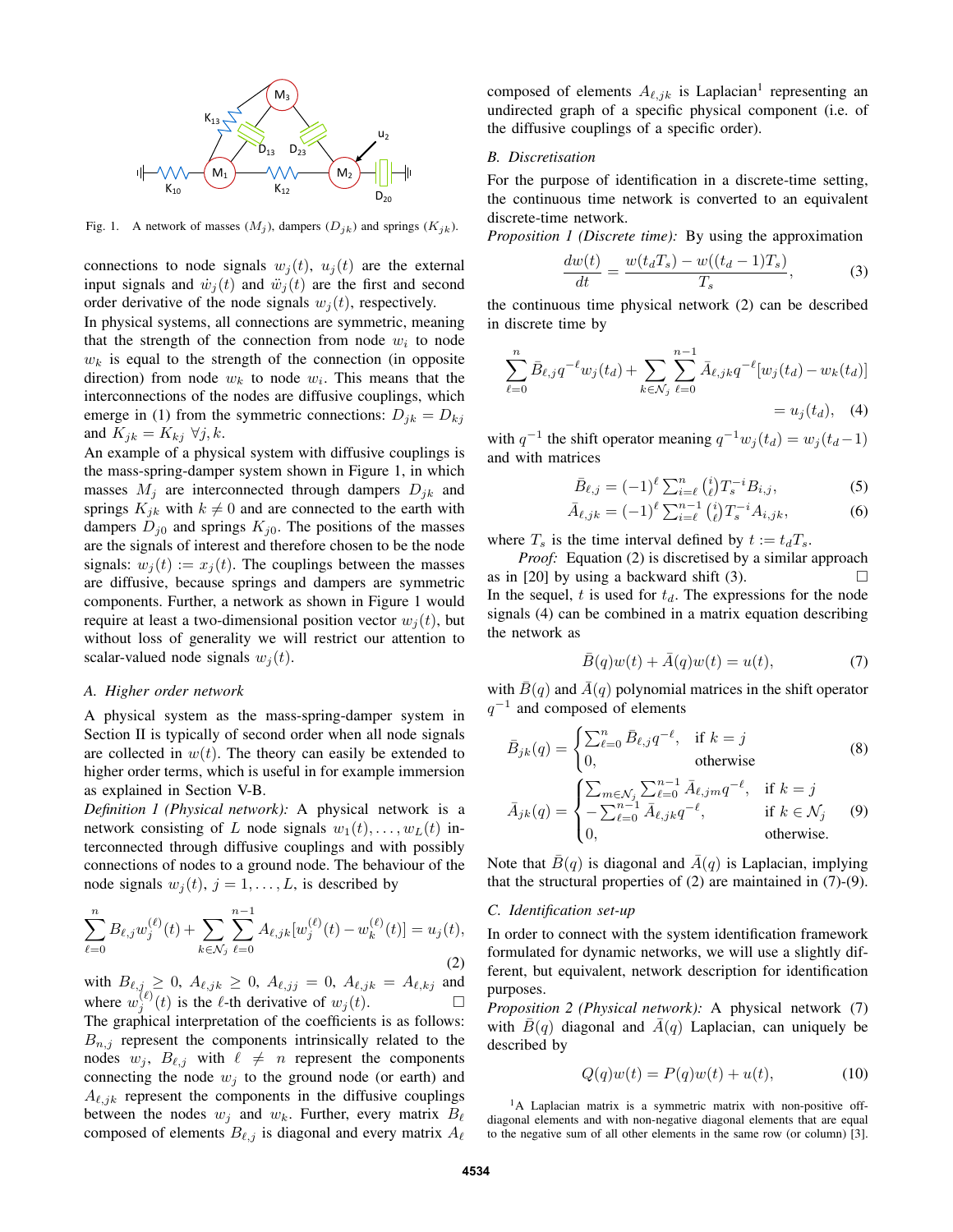with diagonal polynomial matrix  $Q(q) := \bar{B}(q) + \text{diag}(\bar{A}(q))$ and hollow and symmetric polynomial matrix  $P(q) :=$  $-\bar{A}(q) + \text{diag}(\bar{A}(q))$ , with diag( $\bar{A}(q)$ ) the diagonal of  $\bar{A}(q)$ . *Proof:* The definitions of  $Q(q)$  and  $P(q)$  show that  $u(t) = (Q(q) - P(q))w(t) = (\bar{B}(q) + \bar{A}(q))w(t).$ Note that there exits a one-to-one relationship between  $(\bar{A}(q), \bar{B}(q))$  and  $(P(q), Q(q))$ .

In the identification setting as will be considered, the node signals might be affected by a user-applied excitation signal and subject to a disturbance signal. This is achieved by splitting the input signal as  $u(t) := Fr(t) + C(q)e(t)$  with F a known binary and diagonal matrix,  $C(q)$  a rational matrix,  $r(t)$  a known excitation signal and  $e(t)$  a stationary white noise process. Applying this partitioning to (10) gives the following identification set-up.

*Definition 2 (Identification set-up):* The physical network that will be considered during identification is defined as

$$
Q(q)w(t) = P(q)w(t) + Fr(t) + C(q)e(t), \qquad (11)
$$

with

$$
\quad \bullet \ \ Q(q) \in \mathcal{Q} := \{Q \in \mathbb{R}^{L \times L}[q^{-1}] \ | \ Q_{ij} = 0 \ \text{for} \ i \neq j\}
$$

- $P(q) \in \mathcal{P} := \{ P \in \mathbb{R}^{L \times L}[q^{-1}] \mid P_{ij} = P_{ji}, \ P_{ii} =$  $0 \forall i, j$
- $F \in \mathcal{F} := \{ F \in \mathbb{R}^{L \times L} \mid F_{ij} = 0 \text{ for } i \neq j, F_{ii} \in$  $\{0,1\} \forall i\}$
- $C(q) \in \mathcal{C} := \{ C \in \mathbb{R}^{L \times L}(q) \mid C \text{ monic, stable and }\}$ stably invertible}

Further, the network is assumed to be well-posed and stable, implying that  $(Q(q) - P(q))^{-1}$  exists and is proper and stable.  $\Box$ 

In order to address the questions formulated in Section I, we will now show how this network description can be written as a so-called module representation, which is typically used in prediction error identification [5].

### III. MODULE REPRESENTATION

A commonly used description of dynamic networks is the module representation [5], in which a network is considered to be the interconnection of modules through measured node signals. Every node signal  $w_i(t)$  is described by

$$
w_j(t) = \sum_{k \in \mathcal{N}_j} G_{jk}(q) w_k(t) + R_{jj}(q) r_j(t) + \sum_{p=1}^L H_{jp}(q) e_p(t),
$$
\n(12)

where  $G_{jk}(q)$ ,  $R_{jj}(q)$  and  $H_{jp}(q)$  are proper rational transfer functions,  $r_i(t)$  are known external excitation signals and  $e_p(t)$  are white noises. The module representation does not allow for self-loops, implying that  $G_{jj}(q) = 0$ . The expressions for the node signals (12) can be combined in a matrix equation describing the network as

$$
w(t) = G(q)w(t) + R(q)r(t) + H(q)e(t), \qquad (13)
$$

with matrices  $G(q)$ ,  $R(q)$  and  $H(q)$  composed of elements  $G_{ik}(q)$ ,  $R_{ij}(q)$  and  $H_{ip}(q)$ , respectively, and where  $w(t)$ ,  $r(t)$  and  $e(t)$  are vectorised versions of  $w_i(t)$ ,  $r_i(t)$  and



Fig. 2. Module representation of a physical network.

 $e_p(t)$ , respectively. Note that  $G(q)$  is hollow,  $R(q)$  is diagonal and  $H(q) \in \mathcal{C}$ . In addition,  $(I - G(q))^{-1}$  must be stable to ensure network stability and  $\hat{I} - G(q)$  must be proper and full rank to ensure well-posedness of the network.

The relationship between the module representation and physical networks is as follows.

*Definition 3 (Equivalent network models):* A physical network (11) and a module representation (13) are called equivalent if the following equalities hold

$$
G(q) = Q^{-1}(q)P(q),
$$
\n(14)

$$
R(q) = Q^{-1}(q)F,
$$
\n(15)

$$
H(q) = Q^{-1}(q)Q_0C(q),
$$
\n(16)

with 
$$
Q_0 = \lim_{q \to \infty} Q(q)
$$
.

As a result, physical networks lead to module representations that satisfy particular symmetric properties: in the factorisations (14)-(16),  $G_{jk}(q)$  and  $G_{kj}(q)$  have the same numerator for all j, k;  $G_{jk}(q)$  and  $R_{jj}(q)$  have the same denominator for all k;  $G_{jk}(q)$  and  $H_{jj}(q)$  have the same denominator for all k if  $C(q)$  is polynomial.

The structure of  $G(q)$  and  $R(q)$  for a physical network with two nodes is illustrated by Figure 2. It shows that the modules  $G_{12}(q) = \frac{P_{12}(q)}{Q_{11}(q)}$  and  $G_{21}(q) = \frac{P_{12}(q)}{Q_{22}(q)}$  between  $w_1$ and  $w_2$  have the same numerator related to their interconnection and a different denominator related to the node they enter. It can also be seen that both paths entering node  $w_2$ indeed have the same denominator. Since  $G_{12}(q)$  and  $G_{21}(q)$ have the same numerator, they will either be both present or both absent, which is in accordance with the fact that they represent a single physical interconnection.

Furthermore, the connections to the earth are only present in the denominators, because they are only present in  $Q(q)$ . This means that they do not have an effect on the topology in the module representation, although they are part of the topology in the physical network.

Next, the relationship between the module representation and physical networks is specified further, leading to a unique mapping between the models.

*Lemma 1 (Left matrix fraction description (LMFD)):* For two left co-prime matrices  $Q(q) \in \mathcal{Q}$  and  $P(q) \in \mathcal{P}$ , the LMFD  $Q(q)^{-1}P(q)$  is unique up to a scalar factor.

*Proof:* According to [21], the LMFD of any two polynomial and left co-prime matrices is unique up to a unimodular matrix multiplication. In order to preserve diagonality of  $Q(q)$  and symmetry of  $P(q)$ , the unimodular matrix is restricted to be diagonal with equal elements.  $\square$ *Proposition 3 (Unique equivalent network models):* Given a module representation (13) with  $G(q) \in \mathcal{G} := \{G \in$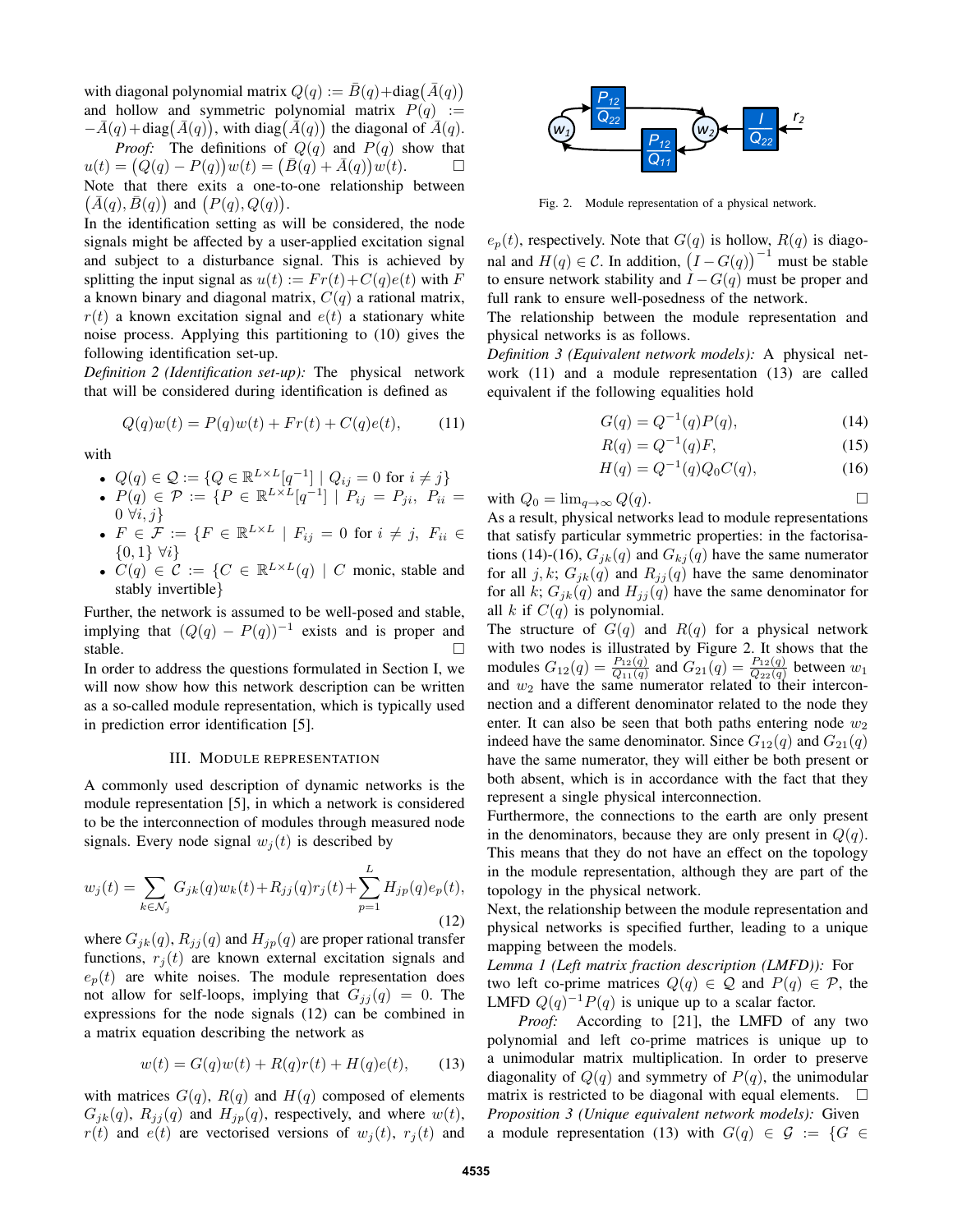$\mathbb{R}^{L\times L}(q)$  |  $\exists Q \in \mathcal{Q}, P \in \mathcal{P}$  that satisfy  $G = Q^{-1}P$  with  $Q, P$  left co-prime},  $R(q) \in \mathcal{R} := \{ R \in \mathbb{R}^{L \times L}(q) \mid \exists Q \in \mathcal{R} \}$  $Q, F \in \mathcal{F}$  that satisfy  $R = Q^{-1}F$  and  $H(q) \in \mathcal{C}$ , there exists a unique equivalent network model (11) with  $(Q(q), P(q), F, C(q)) \in \mathcal{Q} \times \mathcal{P} \times \mathcal{F} \times \mathcal{C}$  if

- $Q(q)$  and  $P(q)$  are left co-prime, and
- $F$  is non-zero.

*Proof:* According to Lemma 1, the LMFD (14) is unique up to a scalar factor if  $Q(q)$  and  $P(q)$  are left coprime. If in addition  $F$  is non-zero, this scalar factor is fixed to 1 in order to preserve binarity in F.  $C(q) \in \mathcal{C}$  is uniquely obtained from  $(16)$ .

# IV. FULL NETWORK IDENTIFICATION

The module representation of a physical network can now be used to identify a dynamic network on the basis of measured data. The main difference with a general prediction error network identification problem [8], is that the symmetric structure of the interconnections has to be accommodated. This symmetry can simply be encoded in the parameterised model set that will be used for identification. This identification can be directed towards identifying particular dynamic modules while the topology of the network is given (it is known which nodes are interconnected) or for identifying a full network in which all interconnections are being identified.

*Definition 4 (Data generating network):* Consider a data generating network  $S(11)$ , defined according to

$$
Q^{0}(q)w(t) = P^{0}(q)w(t) + F^{0}r(t) + C^{0}(q)e(t), \quad (17)
$$

with  $Q^0(q) \in \mathcal{Q}$ ,  $P^0(q) \in \mathcal{P}$ ,  $F^0 \in \mathcal{F}$ ,  $C^0(q) \in \mathcal{C}$ , external excitations  $r(t)$  being uncorrelated with white noise process  $e(t)$  with bounded moments of order higher than  $4<sup>2</sup>$  $\Box$ *Definition 5 (Network model structure):* A network model structure used for identifying (17) is defined as a set of parameterised matrices

$$
\mathcal{M}(\theta) := \{ Q(q, \theta), P(q, \theta), F, C(q, \theta), \theta \in \Theta \}, \qquad (18)
$$

with  $Q(q, \theta) \in \mathcal{Q}$ ,  $P(q, \theta) \in \mathcal{P}$ ,  $C(q, \theta) \in \mathcal{C}$  and with known  $F = F^0$ .

Since  $Q(q, \theta)$  is not monic, special attention is required for the identification set-up. We denote the parameterised residual<sup>3</sup>  $\varepsilon(t, \theta)$  as

$$
\varepsilon(t,\theta) := C^{-1}(q,\theta) [Q(q,\theta) - P(q,\theta)] w(t)
$$
  
\n[Q<sub>0</sub>( $\theta$ )-P<sub>0</sub>( $\theta$ )]<sup>-1</sup>  
\n[Q<sub>0</sub>( $\theta$ )-P<sub>0</sub>( $\theta$ )]<sup>-1</sup>  
\n[Q<sub>0</sub>( $\theta$ )-P<sub>0</sub>( $\theta$ )]<sup>-1</sup>  
\n[Q<sub>0</sub>( $\theta$ )-P<sub>0</sub>( $\theta$ )]<sup>-1</sup>

*[Q<sub>0</sub>(θ)-P<sub>0</sub>(θ)*<sup>[1</sup><br>*Theorem 1 (Joint-direct method):* Consider a network that has generated data according to (17) with  $C^{0}(q)$  polynomial and an "ARMAX" network model structure according to (18) with  $C(q, \theta)$  being polynomial. The joint-direct method with identification criterion

$$
\hat{\theta}_N = \arg\min_{\theta} \frac{1}{N} \sum_{t=1}^N \varepsilon^{\top}(t, \theta) \varepsilon(t, \theta), \tag{20}
$$

<sup>2</sup>This is the typical assumption for consistency of prediction error estimation [22].

with  $\varepsilon(t, \theta)$  given by (19), results in consistent estimates of the transfer functions  $G(q, \hat{\theta}_N)$ ,  $R(q, \hat{\theta}_N)$  and  $H(q, \hat{\theta}_N)$ determined by

$$
G(q, \hat{\theta}_N) = Q^{-1}(q, \hat{\theta}_N) P(q, \hat{\theta}_N), \qquad (21a)
$$

$$
R(q, \hat{\theta}_N) = Q^{-1}(q, \hat{\theta}_N)F,
$$
\n(21b)

$$
H(q, \hat{\theta}_N) = Q^{-1}(q, \hat{\theta}_N) Q_0(\hat{\theta}_N) C(q, \hat{\theta}_N), \quad (21c)
$$

provided that

- The data generating network  $S$  is in the model set  $M$ ,
- The data is sufficiently informative [23], and
- The model set  $\mathcal{M}(\theta)$  is globally network identifiable in  $S$  [12].

If in addition, there exists at least one external excitation signal  $r(t)$  (i.e.  $F^0 \neq 0$ ), and  $Q^0$ ,  $P^0$  are left co-prime, then the consistency result also applies to the polynomials  $Q(q, \hat{\theta}_N)$ ,  $P(q, \hat{\theta}_N)$ ,  $C(q, \hat{\theta}_N)$ .

*Proof:* If  $C^0(q)$  and  $C(q, \theta)$  are polynomial, the network model structure is "ARMAX" and the identification problem is similar to the joint-direct identification method in [23], for the particular situation that  $P^0$  and  $P(q, \theta)$ are symmetric. Consistency of the polynomial terms follows from Proposition 3.

*Remark 1:* The estimated module dynamics are proper but not necessarily strictly proper. This has consequences for the conditions under which the network is identifiable. In the presence of algebraic loops, additional conditions on the presence of excitation signals need to be satisfied for achieving network identifiability [12], [23].  $\Box$ 

*Proposition 4 (Linear regression):* Consider a network that has generated data according to (17) with  $C^0(q) = I$ ,  $F^0 \neq 0$ ,  $Q_0$ <sup>0=1</sup>,  $P_0$ <sup>0=0</sup> and an "ARX" network model structure according to (18), that is  $C(q, \theta) = I$ , with  $S \in M$ . Under the conditions of Theorem 1, the physical components represented by the polynomials  $P(q)$  and  $Q(q)$  are consistently estimated through a linear regression according to

$$
\hat{\theta}_N = \left[\frac{1}{N} \sum_t \varphi(t) \varphi^\top(t)\right]^{-1} \left[\frac{1}{N} \sum_t \varphi(t) Fr(t)\right], \quad (22)
$$

with  $\varphi(t)$  defined as

$$
\varphi^{\top}(t) = (\varphi_{Q_0}^{\top}(t) \cdots \varphi_{Q_n}^{\top}(t) \varphi_{P_0}^{\top}(t) \cdots \varphi_{P_{n-1}}^{\top}(t)), (23)
$$
  
with 
$$
\varphi_{Q_i}^{\top}(t) = \text{diag}(q^{-i}w_1(t) \cdots q^{-i}w_L(t)) \text{ and}
$$

$$
\varphi_{P_i}^{\top}(t) = -\left(\begin{bmatrix} Z_{0,L-1} \\ q^{-i}W_{2,L}(t) \\ q^{-i}d_{L-1}(w_1(t)) \end{bmatrix} \begin{bmatrix} Z_{1,L-2} \\ q^{-i}W_{3,L}(t) \\ q^{-i}d_{L-2}(w_2(t)) \end{bmatrix} \cdots \begin{bmatrix} Z_{L-2,1} \\ q^{-i}W_{L,L}(t) \\ q^{-i}d_1(w_{L-1}(t)) \end{bmatrix}\right),
$$

where  $Z_{j,k}$  is a matrix of size  $j \times k$  with all elements equal to 0,  $W_{j,L}(t) = (w_j(t) \cdots w_L(t))$  and  $d_i(w_j(t))$  is a square and diagonal matrix of size  $i \times i$  (with  $i = L - j$ ) with all elements on the diagonal equal to  $w_j(t)$  [Q<sub>0</sub>(θ)-P<sub>0</sub>(θ)]<sup>-1</sup>

*Proof:* If  $C^0(q) = I$  and  $C(q, \theta) \stackrel{\sqrt{q}}{=} I$ , the network model structure is "ARX" and the residual  $\varepsilon(t, \theta)$  is affine in the parameters  $\theta$ , meaning that it can be written as

$$
\varphi^{\top}(t)\theta - Fr(t) = [Q(q, \theta) - P(q, \theta)] w(t) - Fr(t), \tag{24}
$$

$$
= \left[\sum_{i=0}^{n} Q_i(\theta) q^{-i} - \sum_{i=0}^{n-1} P_i(\theta) q^{-i}\right] w(t) - Fr(t), \quad (25)
$$

<sup>&</sup>lt;sup>3</sup>The parameterised residual  $\varepsilon(t, \theta)$  is equal to the prediction error  $Q_{0}(\theta)w(t)$ , that is  $\varepsilon(t,\theta) = Q_{0}(\theta)w(t) - \tilde{Q}_{0}(\theta)\hat{w}(t)\hat{t} - 1;\theta).$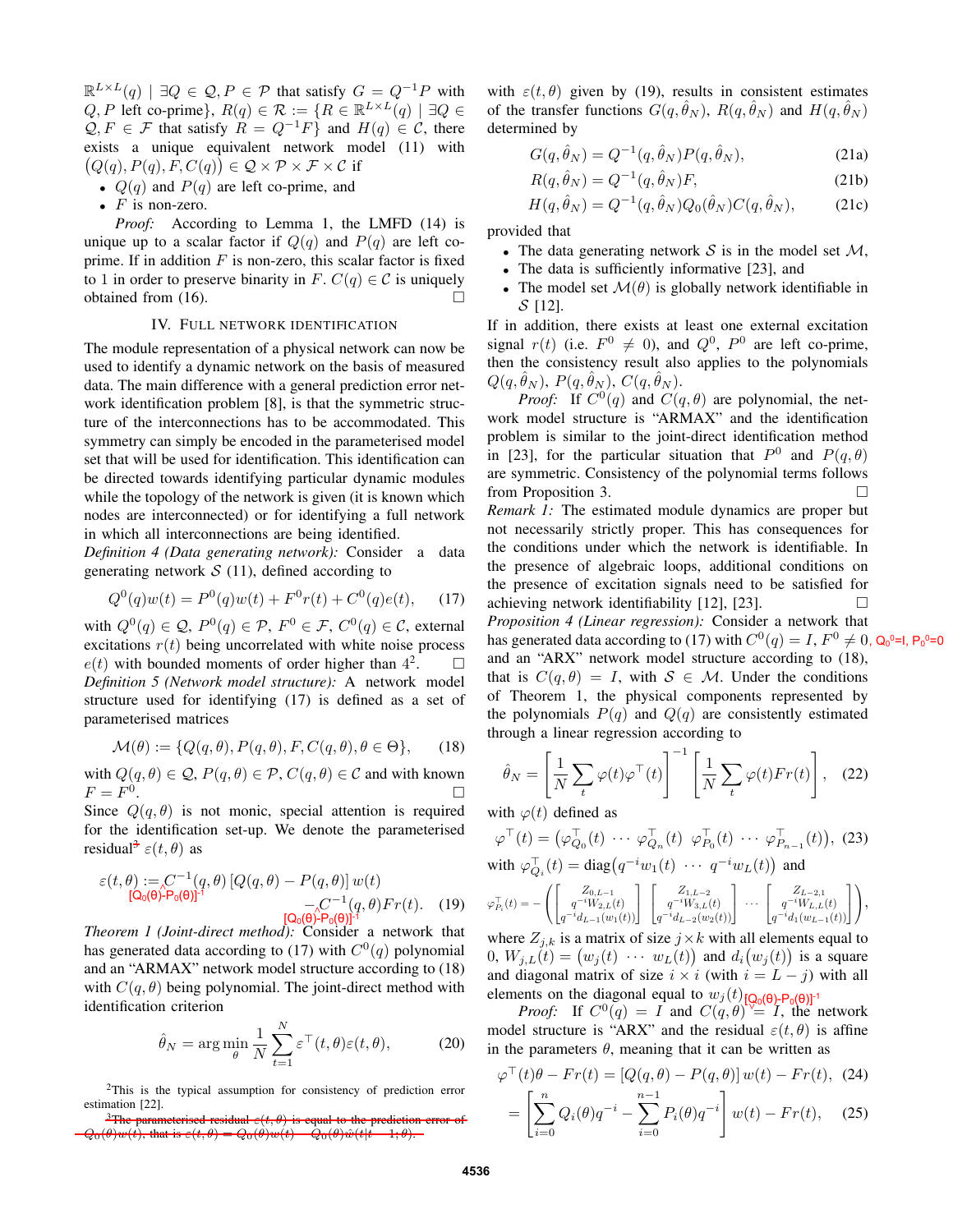where the structure of  $Q(q, \theta)$  and  $P(q, \theta)$  is retained in  $Q_i(\theta)$  and  $P_i(\theta)$ , respectively, and with parameter vector

$$
\theta = \begin{pmatrix} \theta_{Q_0}^{\top} & \cdots & \theta_{Q_n}^{\top} & \theta_{P_0}^{\top} & \cdots & \theta_{P_{n-1}}^{\top} \end{pmatrix}^{\top}, \tag{26}
$$

with  $\theta_{Q_i} = \left(Q_{i,1} \cdots Q_{i,L}\right)^\top$ ,  $\theta_{P_i} = \left(P_{i,1} \cdots P_{i,L(L-1)/2}\right)^\top$ , where these parameter vectors parameterise the matrices according to  $Q_i(\theta) = \text{diag}(\theta_{Q_i})$  and

$$
P_i(\theta) = \begin{pmatrix} 0 & P_{i,1} & P_{i,2} & \cdots & P_{i,L-1} \\ \star & 0 & P_{i,L} & \cdots & P_{i,2L-3} \\ \star & \star & 0 & \ddots & \vdots \\ \star & \star & \star & 0 & P_{i,L(L-1)/2} \\ \star & \star & \star & \star & 0 \end{pmatrix}, \quad (27)
$$

where the elements  $\star$  follow from the symmetry.  $\Box$ The symmetry in  $P(q, \theta)$  is included in the parametrisation and therefore, the resulting optimisation problem is unconstrained. That is, the identification procedure of the network results in an unconstrained least squares optimisation problem in which the structure of  $P(q, \theta)$  is taken into account.

#### V. LOCAL NETWORK IDENTIFICATION

#### *A. Problem definition*

The local identification problem in networks is in general formulated as the objective to identify a single module in the network [5], [9], [10], [11]. However, due to the symmetry in the symmetric couplings in the networks considered in this paper, it is attractive to formulate the local identification problem slightly different.

*Definition 6 (Local identification problem):* The local identification problem concerns the identification of a single coupling between two nodes in the physical network.  $\square$ A single coupling in the physical network is described by two modules in the module representation, meaning that the objective is to identify two modules simultaneously. For the nodes  $w_j$  and  $w_k$ , these modules are  $G_{jk}(q)$  =  $Q_{jj}^{-1}(q)P_{jk}(q)$  and  $G_{kj}(q) = Q_{kk}^{-1}(q)P_{kj}(q)$ , which contain the full information on how the nodes  $w_i$  and  $w_k$  interact with each other. Due to the symmetry in  $P(q)$ ,  $P_{jk}(q)$  =  $P_{kj}(q)$  and hence, this identification problem concerns the identification of three polynomials:  $Q_{jj}(q)$ ,  $Q_{kk}(q)$ , and  $P_{ik}(q)$ . In order to take account of the symmetric properties in physical network interconnections, the currently available methods for local module identification need to be reconsidered.

## *B. Immersion*

In order to decide which of the node signals need to be taken into account for the identification of a local module, the procedure introduced in [10] suggests to remove (immerse) node signals from the network, while adapting the dynamic modules such that the retained node signals are kept invariant. If node signals can be removed (immersed) while the target module remains invariant, the immersed node signals can be discarded in the identification. The results for target module invariance under immersion are described in [10]. Applying these results to the two modules  $G_{ik}(q)$  and  $G_{kj}(q)$  simultaneously, leads to the following conditions on the graph of the network:

- Every loop around  $w_i$  and every loop around  $w_k$  needs to pass through a retained node.
- Every parallel path<sup>4</sup> from  $w_j$  to  $w_k$  and every parallel path from  $w_k$  to  $w_j$  needs to pass through a retained node.

Because of the symmetric properties of a physical network, these conditions lead to the following result.

*Proposition 5 (Immersion in physical network):* Immersion in module representations of physical networks keeps two modules  $G_{ik}(q)$  and  $G_{ki}(q)$  invariant if  $w_i$  and  $w_k$  and all their neighbour nodes are retained.

*Proof:* Since  $P(q)$  is symmetric, all nodes are bilaterally connected. Therefore, all loops around  $w_j$  and all loops around  $w_k$  contain a retained node if and only if all neighbour nodes of  $w_i$  and all neighbour nodes of  $w_k$  are retained, respectively. As a consequence, all parallel paths from  $w_i$  to  $w_k$  and from  $w_k$  to  $w_j$  contain a retained node as well.  $\square$ This proposition shows that for identification of a single coupling between two nodes  $w_j$  and  $w_k$ , all nodes that are not neighbours of  $w_j$  and  $w_k$  can be immersed from the network.

*Remark 2:* Note that immersion of nodes can lead to higher order dynamics in the modules after immersion. This order increase can simply be accommodated for in the module representation of physical networks, i.e. the modules do not need to be restricted to second order dynamics. *Remark 3:* By using immersion, nodes are removed from the network and the identification problem can be solved locally, meaning that not all nodes are needed and not all dynamics in the network need to be modelled in order to identify the dynamics of a specific coupling in the network.

## *C. Identification set-up*

After immersion, the system representation is as follows:

$$
\begin{bmatrix} w_j(t) \\ w_k(t) \\ w_{\mathcal{L}}(t) \end{bmatrix} = \begin{bmatrix} 0 & G_{jk}(q) & G_{j\mathcal{L}}(q) \\ G_{kj}(q) & 0 & G_{k\mathcal{L}}(q) \\ \breve{G}_{\mathcal{L}j}(q) & \breve{G}_{\mathcal{L}k}(q) & \breve{G}_{\mathcal{L}\mathcal{L}}(q) \end{bmatrix} \begin{bmatrix} w_j(t) \\ w_k(t) \\ w_{\mathcal{L}}(t) \end{bmatrix} + \breve{R}(q)r(t) + \breve{H}(q)e(t), \quad (28)
$$

where  $w_{\mathcal{L}}(t)$  is the set of node signals that are being retained, i.e. the neighbour node signals of  $w_i(t)$  and  $w_k(t)$ . Following the local identification approaches in [11] and [23], (28) is used for locally identifying the two modules  $G_{ik}(q)$ and  $G_{kj}(q)$ . The output signals of this local identification problem are  $w_y(t) = [w_j(t) \ w_k(t)]^\top$  and the input signals are  $w_m(t) = \left[w_y^{\top}(t) \ w_z^{\top}(t)\right]^{\top}$  and  $\tilde{r}(t) = \left[r_j(t) \ r_k(t)\right]^{\top}$ . This means that the first two rows of (28) will be estimated. In order to do so, the disturbances affecting  $w_{\mathcal{L}}(t)$  have to be uncorrelated with the disturbances affecting  $w_i(t)$  and  $w_k(t)$ , but the disturbances affecting  $w_i(t)$  and  $w_k(t)$  can be mutually correlated, as well as the disturbances affecting  $w_{\mathcal{L}}(t)$ .

<sup>4</sup>A parallel path from  $w_j$  to  $w_k$  is a path from  $w_j$  to  $w_k$  that does not pass through  $G_{ki}(q)$ .